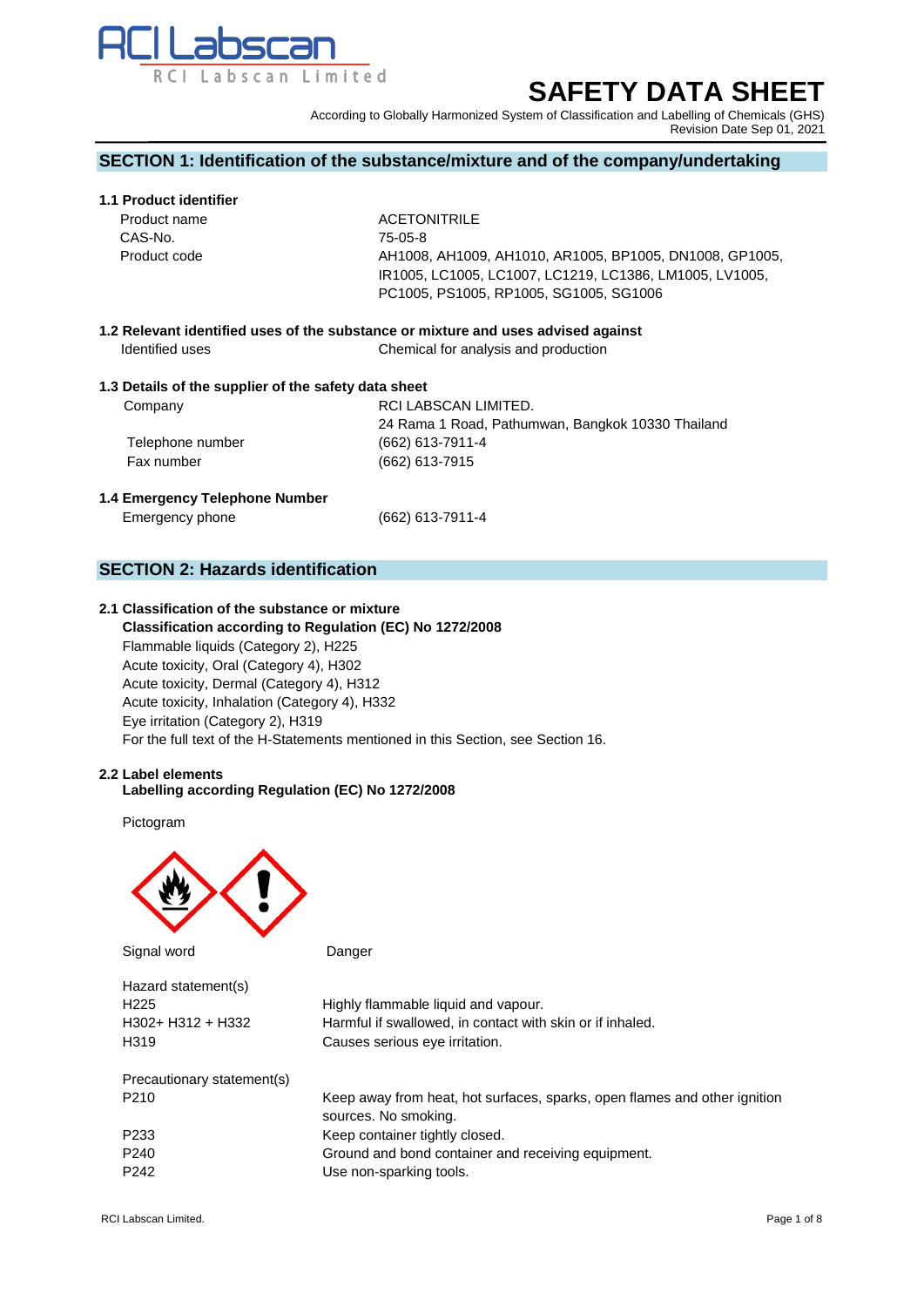| 2.3 Other hazards    | None                                                                                                        |
|----------------------|-------------------------------------------------------------------------------------------------------------|
| P403 + P235          | Store in a well-ventilated place. Keep cool.                                                                |
| P362 + P364          | Take off contaminated clothing and wash it before reuse.                                                    |
| P337 + P317          | If eye irritation persists: Get medical help.                                                               |
| P330                 | Rinse mouth.                                                                                                |
|                      | lenses, if present and easy to do. Continue rinsing.                                                        |
| $P305 + P351 + P338$ | IF IN EYES: Rinse cautiously with water for several minutes. Remove contact                                 |
| $P304 + P340$        | IF INHALED: Remove person to fresh air and keep comfortable for breathing.                                  |
| $P303 + P361 + P353$ | IF ON SKIN (or hair): Take off immediately all contaminated clothing. Rinse skin<br>with water [or shower]. |
| P302 + P352          | IF ON SKIN: Wash with plenty water.                                                                         |
| $P301 + P317$        | IF SWALLOWED: Get medical help.                                                                             |
| P <sub>280</sub>     | Wear protective gloves/protective clothing/eye protection/face protection.                                  |
|                      |                                                                                                             |
| P <sub>271</sub>     | Use only outdoors or in a well-ventilated area.                                                             |
| P <sub>270</sub>     | Do not eat, drink or smoke when using this product.                                                         |
| P <sub>264</sub>     | Wash hand thoroughly after handling.                                                                        |
| P <sub>261</sub>     | Avoid breathing fume/gas/mist/vapours/spray.                                                                |
| P243                 | Take action to prevent static discharges.                                                                   |

## **SECTION 3: Composition/information on ingredients**

## **3.1 Substances**

Synonyms Methyl cyanide, Cyanomethane, Ethanenitrile.

| CAS-No  | EC-No     | EC-Index-No  | Formula                 | Molecular Weight | Weight %   |
|---------|-----------|--------------|-------------------------|------------------|------------|
| 75-05-8 | 200-835-2 | 608-001-00-3 | <b>CH<sub>3</sub>CN</b> | $41.05$ g/mol    | $\leq$ 100 |

## **Hazardous ingredients according to Regulation (EC) No 1272/2008**

|                     | <b>Component</b>         | <b>Concentration</b> | <b>Classification</b>                         |
|---------------------|--------------------------|----------------------|-----------------------------------------------|
| <b>Acetonitrile</b> |                          |                      |                                               |
| CAS-No              | 75-05-8                  | $\leq$ 100%          | Flammable liquids (Category 2), H225          |
| EC-No               | 200-835-2                |                      | Acute toxicity, Oral (Category 4), H302       |
|                     | EC-Index-No 608-001-00-3 |                      | Acute toxicity, Dermal (Category 4), H312     |
|                     |                          |                      | Acute toxicity, Inhalation (Category 4), H332 |
|                     |                          |                      | Eye irritation (Category 2), H319             |

For the full text of the H-Statements mentioned in this Section, see Section 16

## **SECTION 4: First aid measures**

## **4.1 Description of first aid measures**

| General advice    | Show this safety data sheet to the doctor in attendance.                                                                                                                                       |
|-------------------|------------------------------------------------------------------------------------------------------------------------------------------------------------------------------------------------|
| <b>Inhalation</b> | Move to fresh air in case of accidental inhalation of vapors. Keep patient warm. In case of<br>shortness of breath, give oxygen. Apply artificial respiration only if patient is not breathing |
|                   | or under medical supervision. No artificial aspiration mouth to mouth or mouth to nose.                                                                                                        |
|                   | Use suitable instruments/apparatus.                                                                                                                                                            |
| Skin contact      | Remove contaminated clothing and wash affected skin with soap and water. Obtain                                                                                                                |
|                   | medical attention. If signs of poisoning appear, treat as for inhalation. Wash contaminated                                                                                                    |
|                   | clothing before reuse. Contaminated combustible material, e.g. clothing ignites more<br>readily and burns fiercely.                                                                            |
| Eye contact       | If the substance has got into the eyes, immediately wash out with plenty of water at least                                                                                                     |
|                   | 15 minutes. Obtain medical attention.                                                                                                                                                          |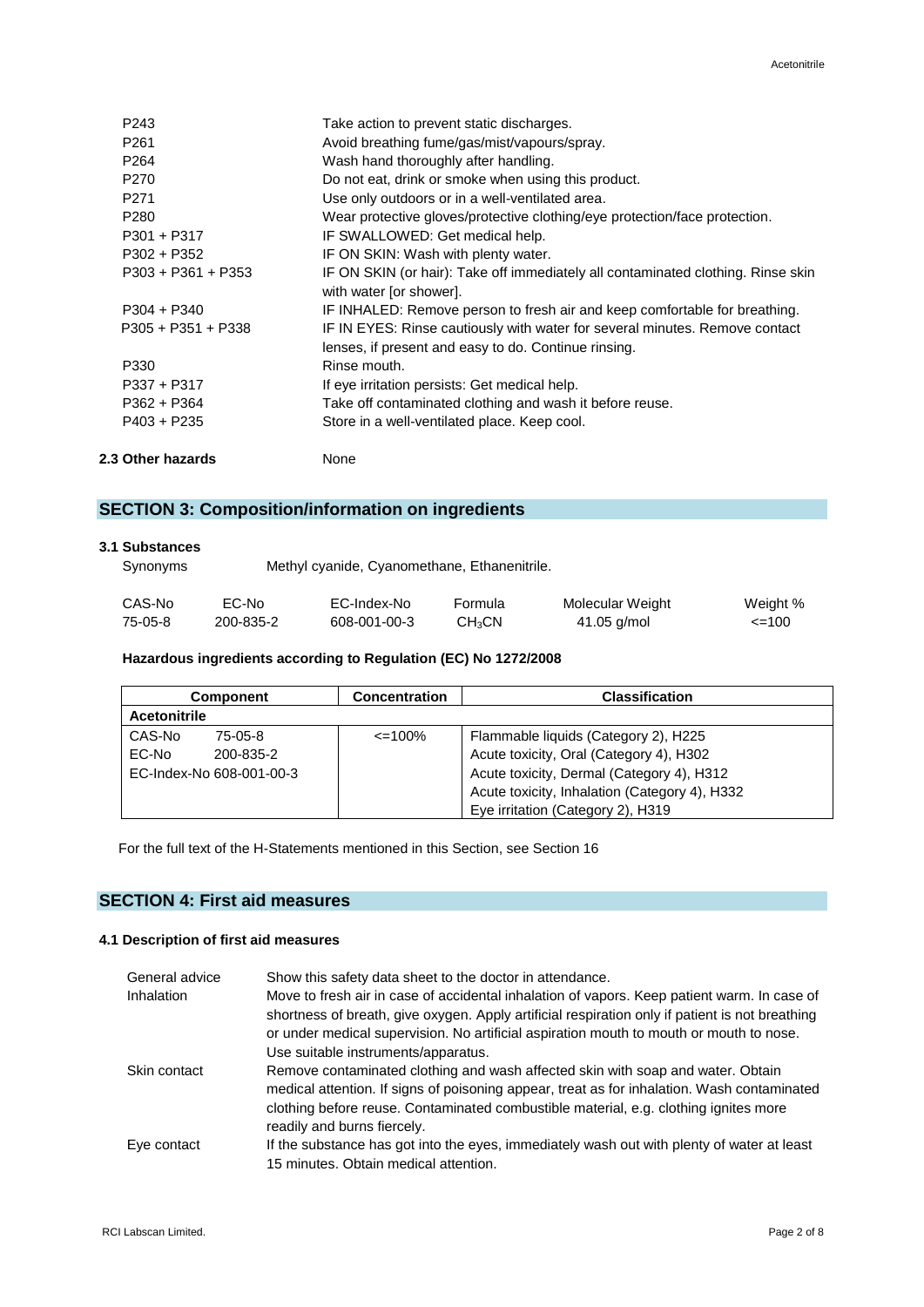Ingestion Rinse mouth. Immediately make victim drink water (two glasses at most). Do not induce vomit. Keep patient warm. In case of shortness of breath, give oxygen. Apply artificial respiration only of patient is mouth to mouth or mouth to nose. Use suitable instruments/apparatus. Obtain medical attention. Never give anything by mouth to an unconscious person.

#### **4.2 Most important symptoms and effects, both acute and delayed**

The most important known symptoms and effects are described in section 2.2 and section 11

#### **4.3 Indication of any immediate medical attention and special treatment needed**

 Treat as cyanide poisoning. Always have a cyanide first-aid kit and proper instruction on hand. The oneself symptoms is generally delayed pending conversation to Cyanide, Nausea, Vomit, Headache, Dizziness, Rash, Cyanosis, Excitement, Depression, Drowsiness, Impaired Judgment, Lack of Coordination, Stupor and Death.

### **SECTION 5: Firefighting measures**

#### **5.1 Extinguishing media**

#### **Suitable extinguishing media**

Extinguish with carbon dioxide, dry chemical, foam or water spray. In the event of fire, cool tanks with water spray.

#### **5.2 Special hazards arising from the substance or mixture**

 Vapors may form explosive mixture with air at ambient temperature. Flash back possible over considerable distance.

#### **5.3 Advice for firefighters**

Wear self-contained breathing apparatus and protective suit.

#### **5.4 Further information**

 Standard procedure for chemical fires. Take measures to prevent electrostatic charging. Prevent firefighting water from entering surface water or groundwater.

## **SECTION 6: Accidental release measures**

#### **6.1 Personal precautions, protective equipment and emergency procedures**

Evacuate personnel to safe areas. Do not breathe vapors or spray mist. Remove all sources of ignition. Wear a positive-pressure supplied-air respirator, flame retardant antistatic protective clothing. Shut off leaks if without risk. Keep people away from and upwind of spill/leak.

#### **6.2 Environmental precautions**

Contain or absorb leaking liquid with sand or earth, consults an expert. Prevent liquid entering sewers, basements and workpits. If substance has entered a water course or sewer or contaminated soil or vegetation, advise police.

#### **6.3 Methods and materials for containment and cleaning up**

Spillage: May react with combustible substances creating fire or explosion hazard and formation of toxic fumes. Take necessary action to avoid static electricity discharge (which might cause ignition of organic vapors). Soak up with inert absorbent material (e.g. sand, silica gel or chemical absorbent pads). Prevent liquid entering sewers, basements and workpits; vapor may create explosive atmosphere. Transfer to covered steel drums. Dispose of promptly.

#### **6.4 Reference to other sections**

For disposal see **Section 13**.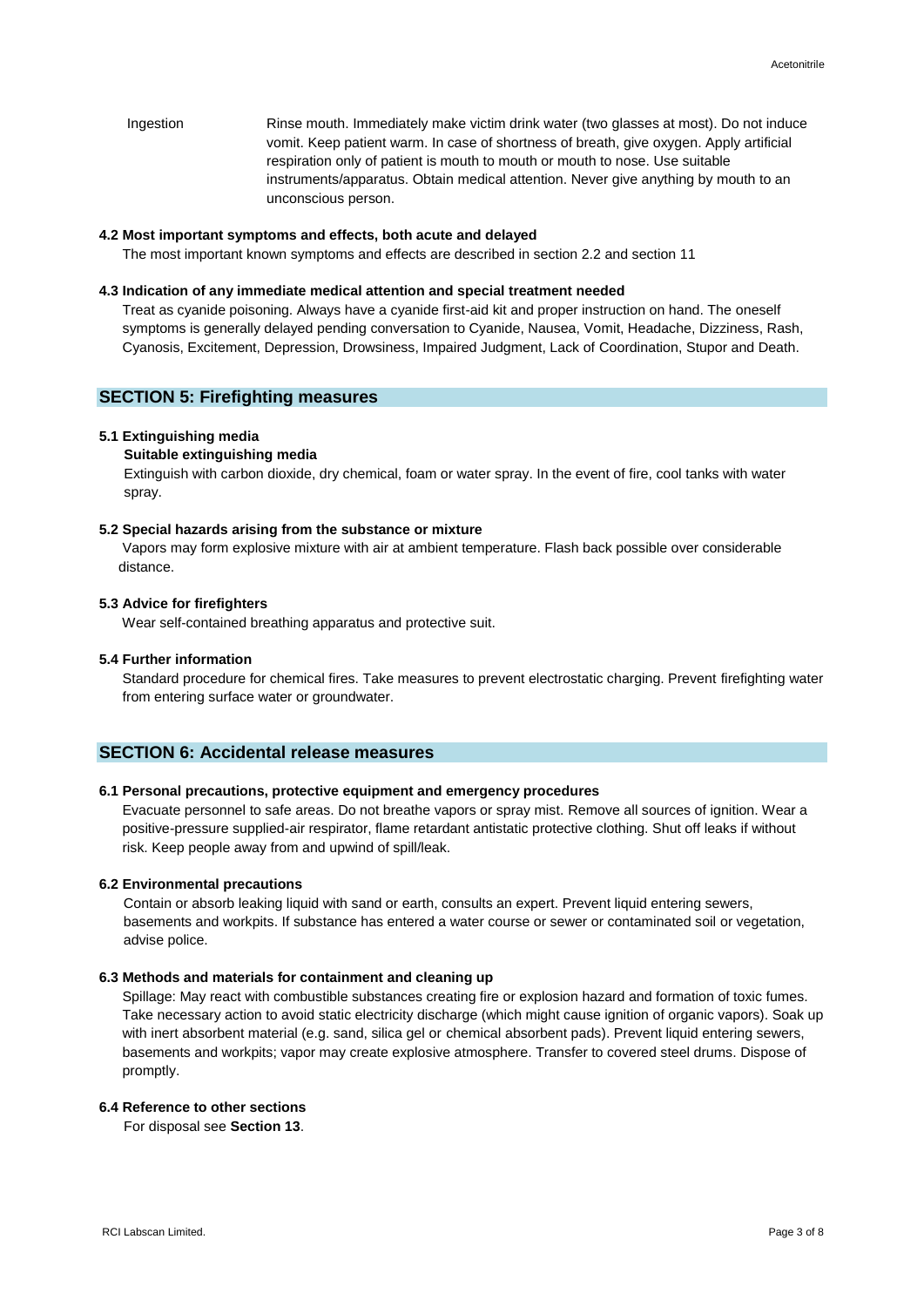## **SECTION 7: Handling and storage**

## **7.1 Precautions for safe handling**

 Keep container tightly closed. Take necessary action to avoid static electricity discharge (which might cause ignition of organic vapors). Use only in area provided with appropriate exhaust ventilation. Do not breathe vapors or spray mist. Avoid contact with skin, eyes and clothing. Do not empty into drains.

#### **7.2 Conditions for safe storage, including any incompatibilities**

Keep tightly closed in a dry, cool and well-ventilated place. Keep away from heat and sources of ignition. Keep out of direct sunlight and away from incompatible materials. Store in original container. Electrical equipment should be protected to the appropriate standard.

#### **7.3 Specific end use(s)**

Apart from the uses mentioned in section 1.2 no other specific uses are stipulated.

## **SECTION 8: Exposure controls/personal protection**

#### **8.1 Control parameters**

| Derived No Effect Level (DNEL) |  |            |  |
|--------------------------------|--|------------|--|
| Amelia atlant Anan             |  | Haakka Eff |  |

| <b>Application Area</b> | <b>Health Effects</b>         | <b>Exposure</b>   | Value                  |
|-------------------------|-------------------------------|-------------------|------------------------|
| Worker                  | Acute Local effects           | <b>Inhalation</b> | $68 \text{ mg/m}^3$    |
| Worker                  | Acute Systemic effects        | <b>Inhalation</b> | 68 mg/m <sup>3</sup>   |
| Worker                  | Long-term Local effects       | <b>Inhalation</b> | 68 mg/m <sup>3</sup>   |
| Worker                  | Long-term Systemic effects    | Inhalation        | $68 \text{ mg/m}^3$    |
| Worker                  | Long-term Systemic effects    | Skin contact      | 32.2 mg/kg Body weight |
| Consumer                | Acute Local effects           | Inhalation        | $22 \text{ mg/m}^3$    |
| Consumer                | <b>Acute Systemic effects</b> | Ingestion         | 0.6 mg/kg Body weight  |
| Consumer                | <b>Acute Systemic effects</b> | <b>Inhalation</b> | $220 \text{ mg/m}^3$   |
| Consumer                | Long-term Local effects       | Inhalation        | 4.8 mg/m <sup>3</sup>  |
| Consumer                | Long-term Systemic effects    | Inhalation        | 4.8 mg/m <sup>3</sup>  |
|                         |                               |                   |                        |

## **Predicted No Effect Concentration (PNEC)**

| Compartment            | Value             |
|------------------------|-------------------|
| Fresh water            | $10 \text{ mg/l}$ |
| Fresh water sediment   | 7.53 mg/kg        |
| Marine water           | 1 $mg/l$          |
| Sewage treatment plant | 32 mg/l           |
| Soil                   | 2.41 mg/kg        |
| Water                  | $10 \text{ mg/l}$ |

| шпаганоп     | יווושווו סס             |
|--------------|-------------------------|
| Skin contact | 32.2 mg/kg Body w       |
| Inhalation   | $22 \text{ mg/m}^3$     |
| Ingestion    | 0.6 mg/kg Body we       |
| Inhalation   | $220$ mg/m <sup>3</sup> |
| Inhalation   | $4.8$ mg/m <sup>3</sup> |
| Inhalation   | $4.8$ mg/m <sup>3</sup> |
|              |                         |
|              |                         |
|              |                         |

#### **8.2 Exposure controls**

#### **Appropriate engineering controls**

The product should only be used in areas from which all naked lights and other sources of ignition have been excluded. Ventilation hoods and fans required when working with organic solvents or in hot melt applications.

#### **Individual protection measures (Personal protective equipment, PPE)**

#### **Eye/face protection**

Goggles giving complete protection to eyes.

#### **Skin protection**

 Chemical resistant apron / flame retardant antistatic protective clothing, heavy duty work shoes. Handle with gloves

- Full contact wears gloves from butyl rubber material.
- Splash contact wears gloves from polychloroprene material.

The select protective gloves have to satisfy the specifications of EU Directive 89/686 EEC and standard EN 374 derived from it.

.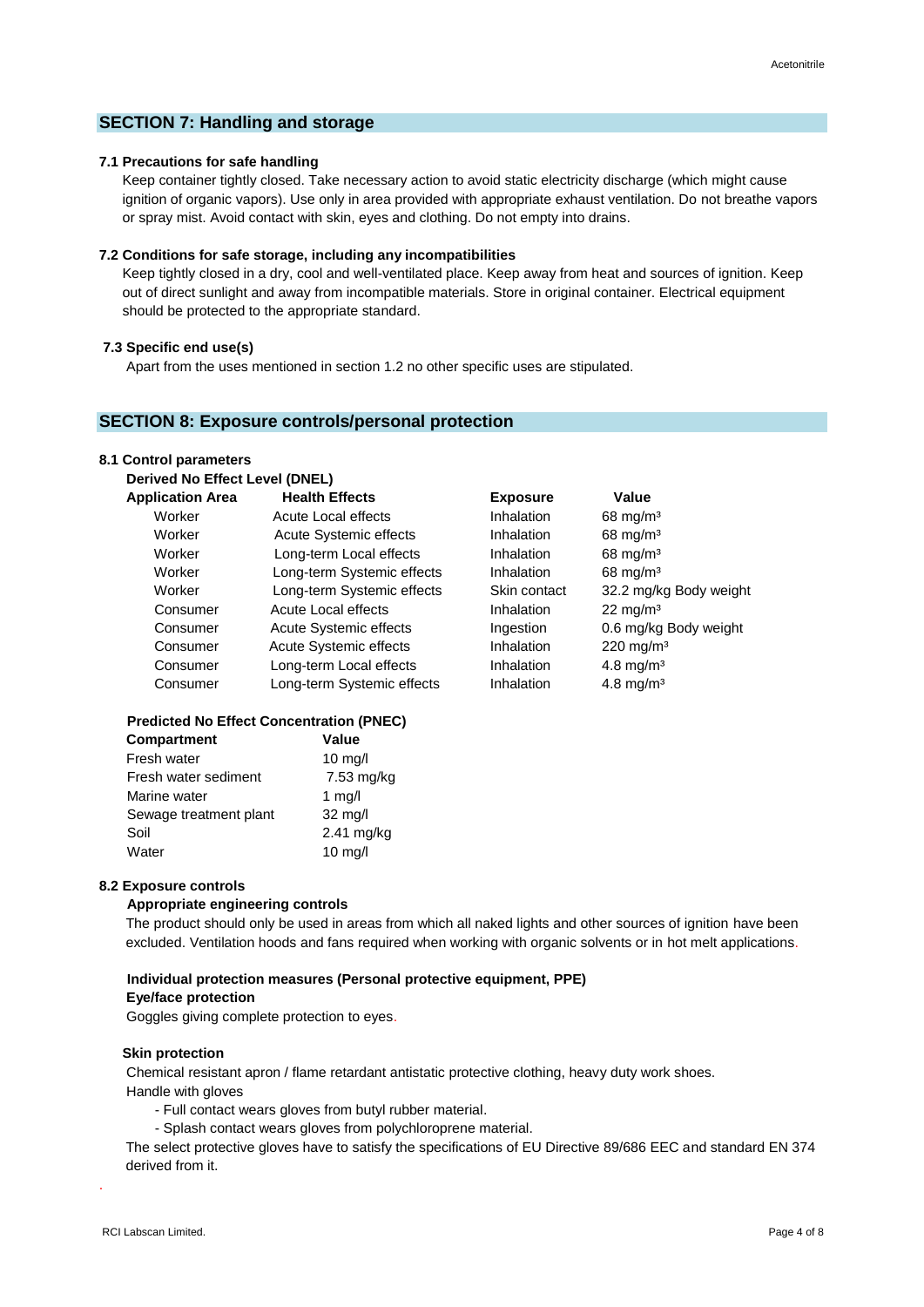#### **Respiratory protection**

In case of insufficient ventilation, wear suitable respiratory equipment. Required when vapor/aerosols are generated filter A (EN 141 or EN 14387).

#### **Environmental exposure controls**

Prevent liquid entering sewers, basements and workpits.

## **SECTION 9: Physical and chemical properties**

#### **9.1 Information on basic physical and chemical properties**

| Appearance: From                        | Liquid                                                  |
|-----------------------------------------|---------------------------------------------------------|
| : Color                                 | Colorless                                               |
| Odor                                    | Ether-like                                              |
| Odor Threshold                          | Not Available                                           |
| рH                                      | Not Available                                           |
| Melting point/range                     | $-45.7^{\circ}$ C                                       |
| Boiling point/range                     | $81.6^{\circ}$ C                                        |
| Flash point                             | $2.0 \degree C$ (closed cup)                            |
| Evaporation rate                        | Not Available                                           |
| Flammability (solid, gas)               | Not Available                                           |
| Explosion limits: lower                 | $3.0\%$ (V)                                             |
| upper                                   | 17 %(V)                                                 |
| Vapor Pressure                          | 97 hPa at 20 °C                                         |
| Relative vapor density                  | 1.42                                                    |
| Density                                 | 0.786 g/ml at $20^{\circ}$ C                            |
| Water solubility                        | Soluble at 20°C                                         |
| Partition coefficient (n-octanol/water) | log Pow: -0.34                                          |
| Auto-Ignition temperature               | 523 °C                                                  |
| Decomposition Temperature               | Not Available                                           |
| Viscosity                               | $0.316$ mPa.s at $25^{\circ}$ C                         |
| Explosive properties                    | Not Explosive                                           |
| Oxidizing properties                    | The substance or mixture is not classified as oxidizing |
|                                         |                                                         |

## **SECTION 10: Stability and reactivity**

#### **10.1 Reactivity**

Heat-sensitive/decomposition.

#### **10.2 Chemical stability**

Stable under recommended storage conditions.

#### **10.3 Possibility of hazardous reactions**

Risk of explosion in contact with sulfuric acid/heat, cyanopropyl nitrate, perchloric acid, metal perchlorates, nitrogen-fluorine-compounds.

The substance can react dangerously with oxidizing agents, acids, perfluoro urea, nitrogen dioxide/catalyst.

## **10.4 Conditions to avoid**

Heat, flames and sparks.

#### **10.5 Incompatible materials**

 Acid, Bases, Oxidizing agents, Reducing agents. Unsuitable working materials: various plastics, rubber

#### **10.6 Hazardous decomposition products**

Nitrogen oxides (NOX), carbon oxides, Hydrogen cyanide, Hydrocyanic acid (Hazardous decomposition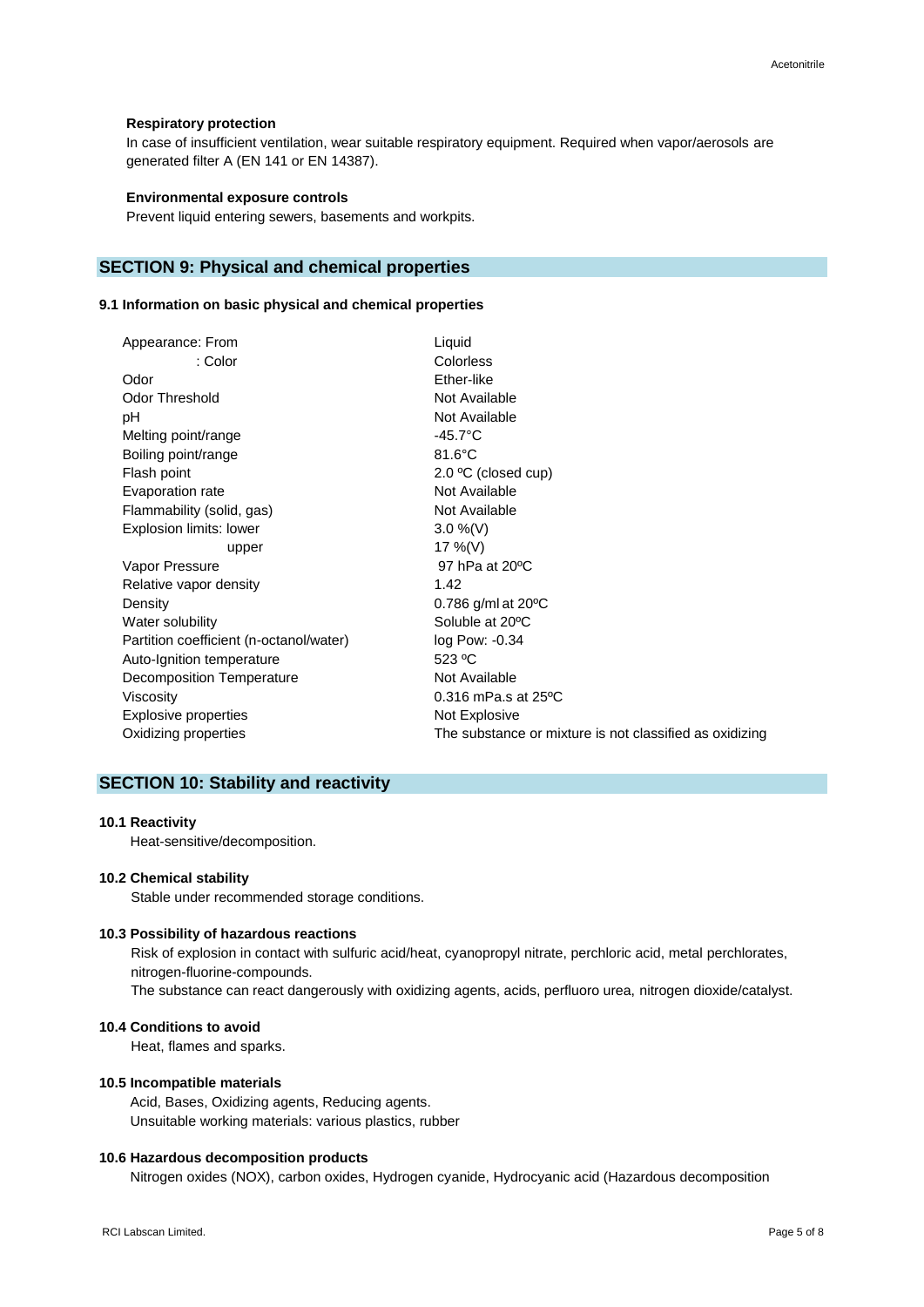products from under fire condition).

## **SECTION 11: Toxicological information**

#### **11.1 Information on toxicological effects**

#### **Acute toxicity**

LD<sub>50</sub> (oral, rat): 2730-3800 mg/kg LD<sub>50</sub> (dermal, rabbit): 988 mg/kg  $LC_{50}$  (inhalation, rat): 27.3 mg/l/4 h

#### **Acute oral toxicity**

Absorption: nausea,vomiting, headache, dizziness, spasms, unconsciousness, respiratory arrest, cardiac arrest, dyspnea.

**Acute inhalation toxicity**

## Absorption

## **Skin corrosion/irritation**

Slight irritations danger of skin absorption.

## **Serious eye damage/eye irritation** Irritations

#### **Respiratory or skin sensitization** Not Available

**Germ cell mutagenicity** Not Available

#### **Carcinogenicity** Not Available

#### **Reproductive toxicity** Not Available

## **Teratogenicity**

Not Available

**Specific target organ toxicity (STOT) - single exposure** Not Available

**Specific target organ toxicity (STOT) - repeated exposure** Not Available

## **Aspiration hazard**

Not Available

## **Further information**

 Systemic effects: nausea, vomiting, headache, dizziness, spasms, unconsciousness, respiratory arrest, cardiac arrest, dyspnea.

## **SECTION 12: Ecological information**

## **12.1 Toxicity**

Toxicity to fish  $LC_{50}$  P.promelas: 1640 mg/l /96h Toxicity to daphnia **EC<sub>50</sub>** Daphnia magna: >10000 mg/l /24h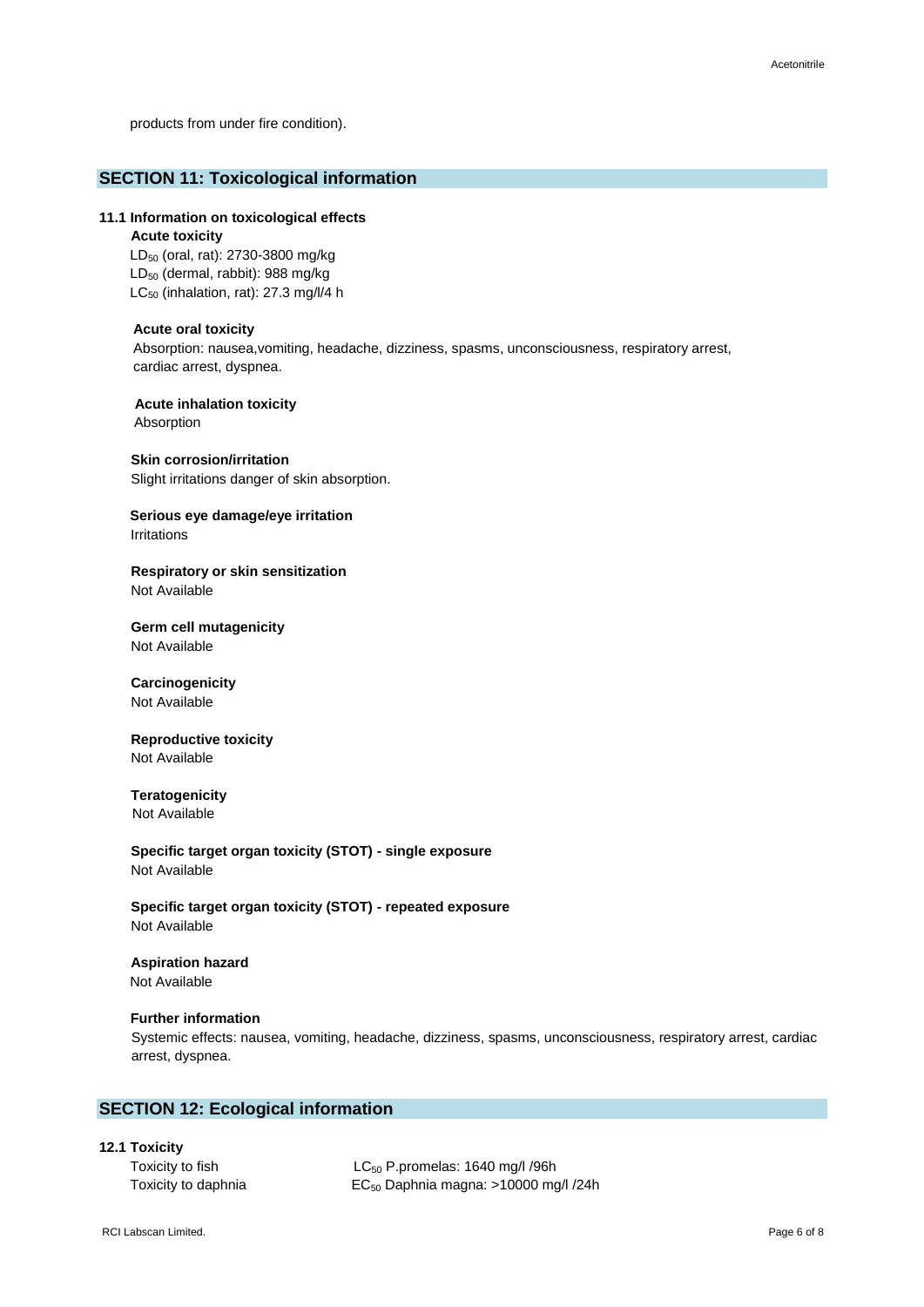| and other aquatic invertebrates |                                     |
|---------------------------------|-------------------------------------|
| Toxicity to algae               | $IC5$ Sc. quadricauda: 7300 mg/l/8d |
| Toxicity to bacteria            | $EC5$ Ps. Putida: 680 mg/l /16d     |

## **12.2 Persistence and degradability**

Biodegradability 98%/28 d, Readily biodegradable, according to appropriate OECD test.

## **12.3 Bioaccumulative potential**

Partition coefficient (n-octanol/water) log Pow: -0.34

No bioaccumulation is to be expected (log P o/w <1)

### **12.4 Mobility in soil**

Not Available

### **12.5 Other adverse effects**

Do not allow to enter waters, waste water or soil.

## **SECTION 13: Disposal considerations**

#### **13.1 Waste treatment methods**

#### **Product**

 There are no uniform EC Regulations for the disposal of chemicals or residues. Chemical residues generally count as special waste. The disposal of the latter is regulated in the EC member countries through corresponding law and regulations. We recommend that you contact either the authorities in charge or approved waste disposal companies which will advise you on how to dispose of special waste or burn in a chemical incinerator equipped with an afterburner and scrubber but exert extra care in igniting as this material is highly flammable. Observe all federal, state, and local environmental regulations.

#### **Contaminated packaging**

 Disposal in compliance with official regulations. Handle contaminated packaging as hazardous waste in the same way of the substance itself. If not officially specified differently, non-contaminated packaging may be treated like household waste or recycled.

## **SECTION 14: Transport information**

| <b>Land Transport (ADR/RID)</b> |                     |
|---------------------------------|---------------------|
| <b>UN Number</b>                | 1648                |
| UN proper shipping name         | <b>ACETONITRILE</b> |
| Transport hazard class(es)      | 3                   |
| Packing group                   | П                   |
| Environmental hazards           | N٥                  |
| Special precautions for user    | Yes                 |
| Sea transport (IMDG)            |                     |
| <b>UN Number</b>                | 1648                |
| UN proper shipping name         | <b>ACETONITRILE</b> |
| Transport hazard class(es)      | 3                   |
| Packing group                   | н                   |
| Marine pollutant                | No                  |
| Special precautions for user    | Yes                 |
| EmS                             | F-E S-D             |
| Air transport (IATA)            |                     |
| <b>UN Number</b>                | 1648                |
| UN proper shipping name         | <b>ACETONITRILE</b> |
| Transport hazard class(es)      | 3                   |
|                                 |                     |